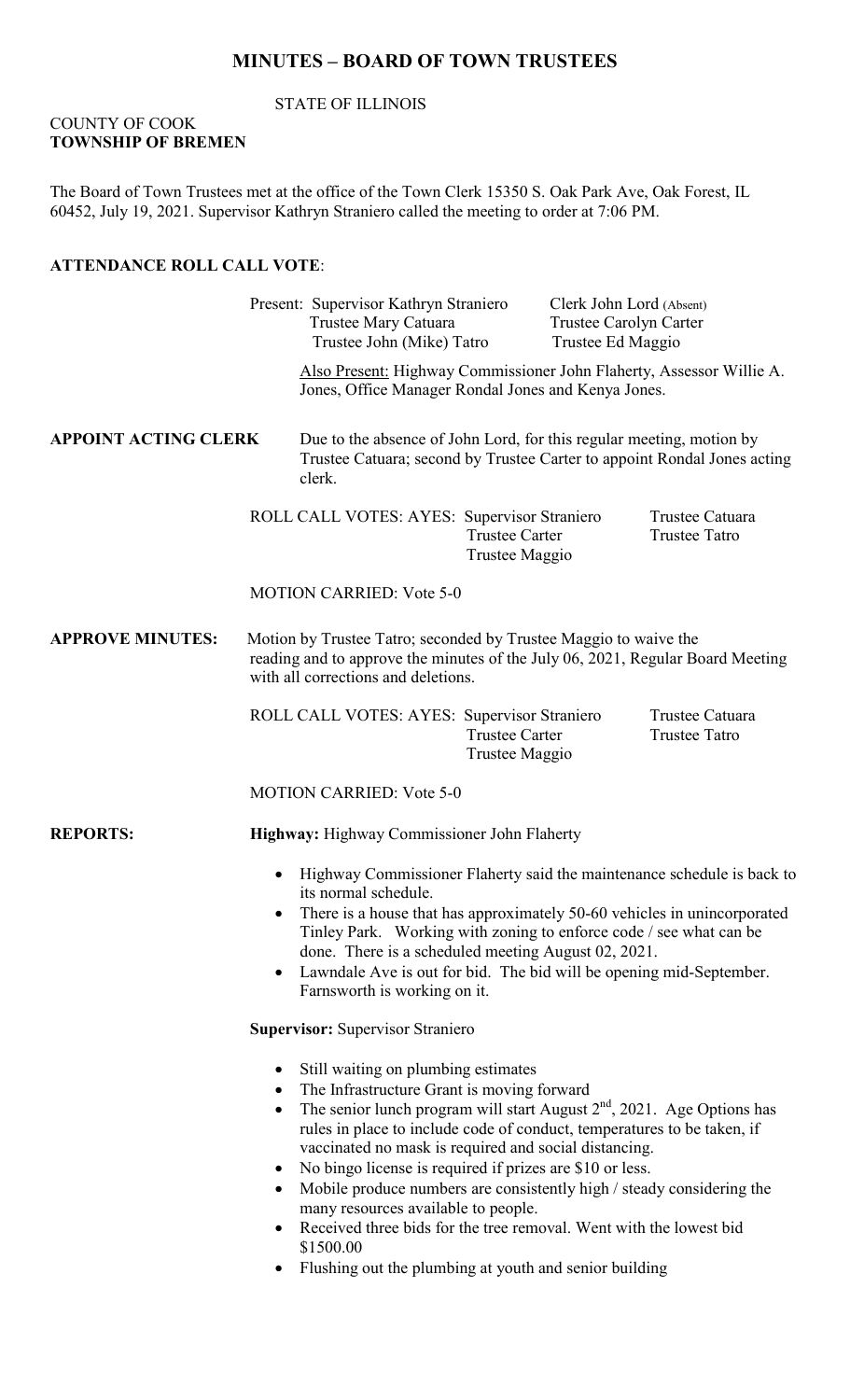## **MINUTES – BOARD OF TOWN TRUSTEES**

## **Assessor:** Willie A. Jones

- 6 office visits
- 154 village permits
- Property tax bill will go out at the end of the month

## **Trustee:** Catuara

- Asked about mask in schools
- We need to look for possible solutions and / or answers.

## **OLD BUSINESS: NONE**

## **NEW BUSINESS**:

- ComEd Contract & Energy Proposal
- Sertoma MOU
- Refrigerator/Freezer Purchase

#### **PRESENTATION OF BILLS:**

# **CORP BILLS:** The following bills were audited by the Board for the General Corporate Funding in the amount of: **\$41,426.36**

 Motion by Trustee Catuara; seconded by Trustee Maggio to approve payment of the General Corporate bills.

| ROLL CALL VOTES: AYES: Supervisor Straniero |                | Trustee Catuara |
|---------------------------------------------|----------------|-----------------|
|                                             | Trustee Carter | Trustee Tatro   |
|                                             | Trustee Maggio |                 |

## MOTION CARRIED: Vote 5-0

 **GA BILLS:** The following bills were audited by the Board for the General Assistance Fund in the amount of: **\$7,503.62**

> Motion by Trustee Tatro; seconded by Trustee Carter to approve payment of the General Assistance bills:

ROLL CALL VOTES: AYES: Supervisor Straniero Trustee Catuara Trustee Carter Trustee Tatro Trustee Maggio MOTION CARRIED: Vote 5-0

 **ROAD & BRIDGE**

**BILLS:** The following bills were audited by the Board for the Road & Bridge Fund in the amount of **\$12,724.56**

> Motion by Trustee Catuara; seconded by Trustee Carter to approve payments of the Road & Bridge bills:

ROLL CALL VOTES: AYES: Supervisor Straniero Trustee Catuara<br>Trustee Carter Trustee Tatro Trustee Carter Trustee Maggio

MOTION CARRIED: Vote 5-0

| <b>EXECUTIVE SESSION:</b> | <b>NONE</b> |
|---------------------------|-------------|
|---------------------------|-------------|

 **OUT OF EXECUTIVE SESSION**: **NONE**